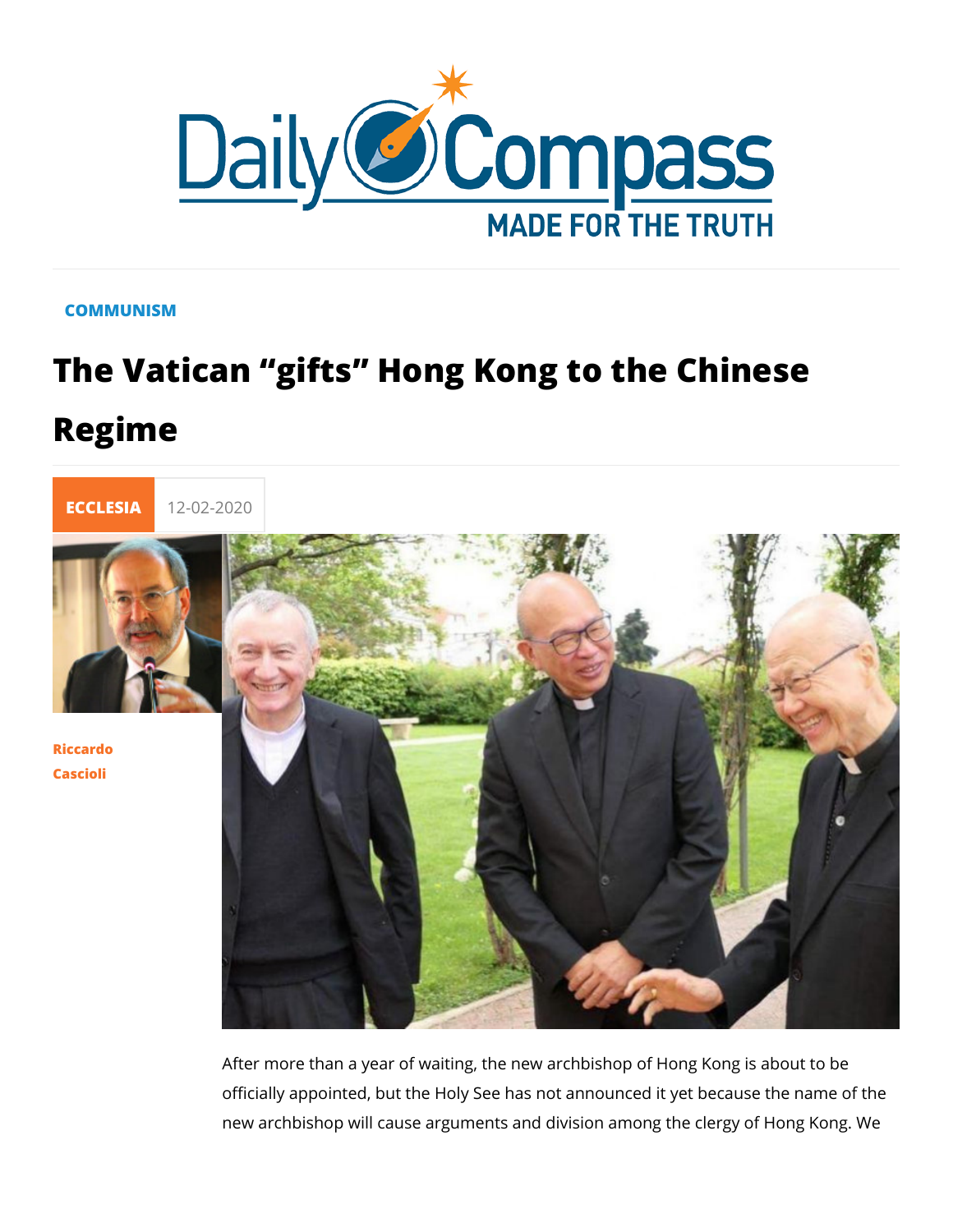are speaking of Monsignor Peter Choy Wai-man, who is presen the diocese and considered to be very close to the Beijing reg the Patriotic Association. The leak published by a bries advews Agency Library and the District Order on January 17, has been confirmed by separate TshoeunDcænslyin Hor Compass.

At first, the official announcement was planned for, to the base battly fe right after the publicaAtpion  $\mathsf{sub}$  the  $\mathsf{B}$ xhobnyta Proper Francis on the Amazon,  $\mathsf{B}$ perhaps out of a desire to hide the news underneath the num will no doubt accompany the publication of the Exhortation. But will be still further delay because of the coronavirus crisis that territory of the former British colony.

In any case, the meaning of the appointomo emings as let a does in th wake of the still-secret agreement signed between China and t 2018: it indicates the surrender of the Vatican to the Chinese the handing over of the Archdiocese of Hong Kong to the Patri controlled by the communist party.

The appointment does not come as hafautprinsies. is a path that was some time ago and that became clear with the sudden death of Yeung Ming-cheung in January 2019. His successor should hav auxiliary bishop of Hong Kong, Monsignor Joseph Ha Chi-shing appointment.

Bishop Ha, who is a Frawnacsisncaanned the auxiliary bishop of Hong 2014, along with the already mentioned Monsignor Yeung and S the present bishop of Macao. But Ha has the huge disadvantag close to Cardinal Joseph Zen Ke-kiun, who is well known for h towards the Chinese regime and the Sino-Vatican agreement.

Thus it is clear that in the present climate oof the est b hy is Ssee onto the Chinese regime, the figure of Bishop Ha was an embarrass is certain that Archbishop Yeung had already decided to name auxiliary bishop, but this never happened due to the archbisho thanks to the offices of the Croatian priest Msgr. Ante Jozic, t Study Mission to China in Hong Kong (which is in fact a mask appointment of a new archbishop as Ordinary was put on stand the surprising announcement of the appointment of an apostoli